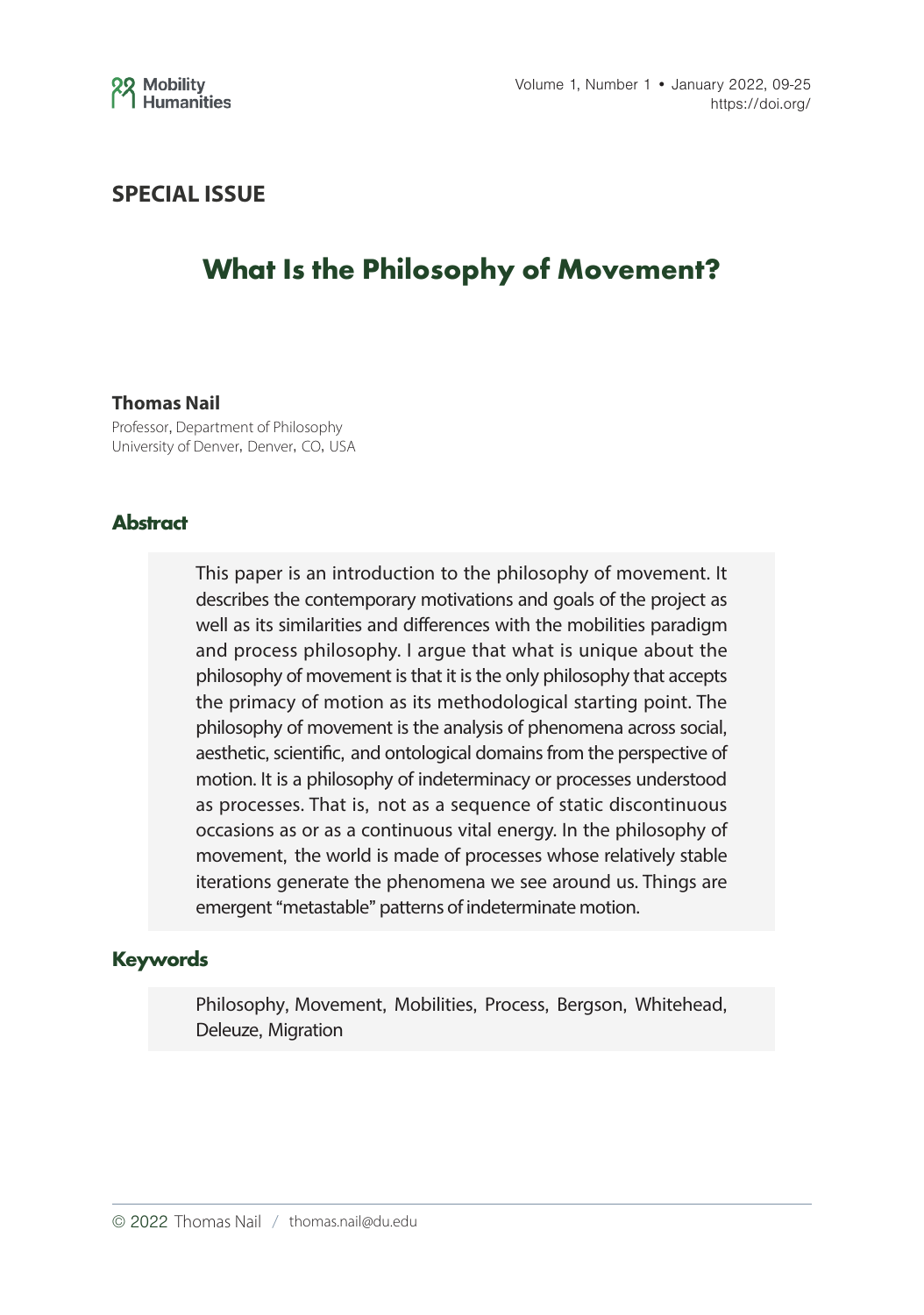We all feel it: everything seems to be moving faster these days. People and things are travelling longer distances, more frequently and more quickly than ever before. We find ourselves in a 21st-century world where mobility increasingly defines every central area of human activity, from society and science to commerce, the arts, and even nature itself. All that was solid melted into the air some time ago and is now in circulation worldwide, like dandelion seeds adrift on turbulent winds.

 In this essay, I introduce and explain the motivation for a philosophy of movement. I discuss its relationship to mobilities studies and process philosophy and highlight its novelty.

### **The Century of Motion**

We live in an age of movement. The world has always been in motion, but it is only relatively recently that we have become aware of just how profoundly mobile it is. I find it endlessly fascinating that something as simple as movement has posed such enormous difficulties for philosophers and scientists in the Western tradition. Why have the most remarkable minds dedicated their lives to discovering something genuinely immobile? Aristotle's idea of an "unmoved mover,"**<sup>1</sup>** Archimedes' fixed "point," Descartes' "unmoveable" certainty, Newton's divine clockmaker, and even Einstein's idea of a block universe are all part of this great effort. But what motivated this critical pursuit, and what are the consequences of it for us today?

 These have been guiding questions of my research for a decade. I have tried to understand their implications for politics, science, ontology, and the arts in my books.<sup>2</sup> I have also attempted to discern the scope and nature of their contemporary urgency.

Today, we sense that the pace of life is speeding up, becoming unstable and that we have increasingly less control over our lives. Because our brains can plastically "rewire" themselves to accommodate our media habits, they are now literally scrambling to keep up with the pace of technological change. These changes in our thinking are being matched by shifts in our social and physical environments. Scientists project that global migration will double in the next fifty years, with 68% of the world population living in urban areas and megacities. We are watching species disappear from our yards and forests, and glaciers melt before our eyes. These shifts are all converging on a new planetary paradigm of a world in

**<sup>1</sup>** For a more detailed reading of Aristotles theory of motion see Nail, *Being and Motion*, esp. ch. 20.

**<sup>2</sup>** See Nail, *Being and Motion; The Figure of the Migrant; Lucretius I: An Ontology of Motion; Lucretius II: An Ethics of Motion; Marx in Motion: A New Materialism Marxism; Theory of the Border; Theory of the Earth;* and *Theory of the Image.*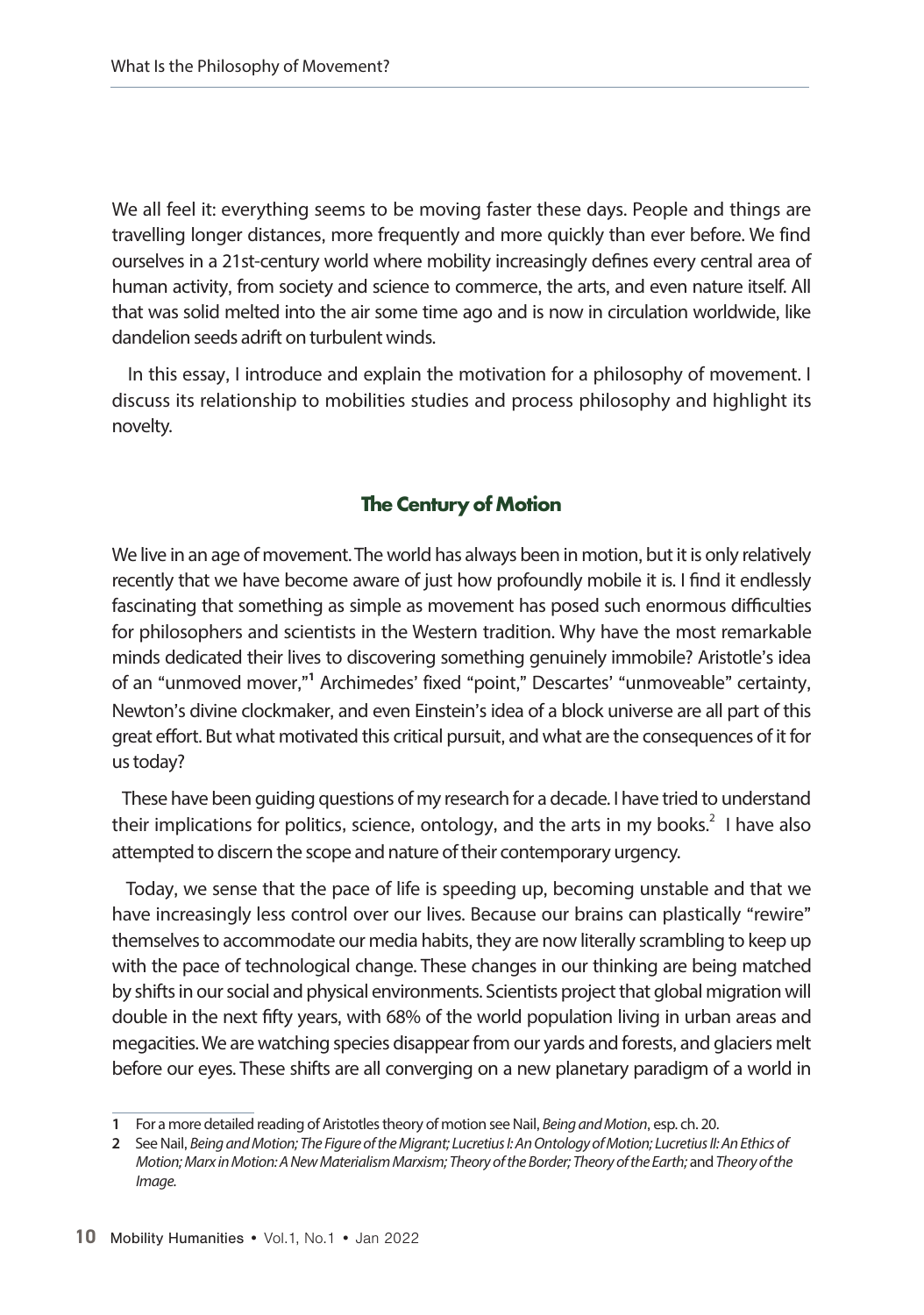motion.

Motion is not just a new way to *think* about the world. It is a synthetic description of life in the 21st century based on our shared experience of increasing mobility, displacement, and instability. These movements are changing every structure on the planet we previously thought was stable. We are entering a startling new epoch where every aspect of life—in science, society, technology, and nature itself—is increasingly defined by movement and mobility. The philosophy of movement is an attempt to understand the new spirit of our times, how we got here, the consequences of these changes, and how we can move better together. The philosophy of movement is motivated by four significant contemporary phenomena that force us to rethink the nature and centrality of movement.

## **Quantum Physics**

Our contemporary *experience* of motion is in *dissonance* with previous explanations of the world. This dissonance built up over the 20th century and came to a crescendo around the turn of the 21st century. Our worldview was irreparably altered in 1998 when physicists from the Supernova Cosmology Project first discovered that the universe is expanding ever more rapidly in every direction. This epoch-defining event continues to be the single greatest unsolved scientific mystery of our time and the most significant challenge to cosmology and fundamental physics. Prior to Hubble's discovery of the universe's expansion in 1924, all our best theories assumed a stable, non-accelerating "background spacetime" as their foundation. They were wrong. "Dark matter" is the name we now give to the cosmic-scale quantum fluctuations that make up 85% of the universe.

The mind-bending point is that the same quantum fluctuations that comprise this massive cosmic dark matter are the same immeasurably small fluctuations that create spacetime itself. The most revolutionary discovery of contemporary physics is that our universe is not made of discrete particles or stable substances but indeterminate fluctuations. Incredibly fast-moving processes, *not substances*, create spacetime at the smallest levels of reality and accelerate that spacetime at the largest levels. This is a fundamentally *new* physical worldview. Everything, without exception, is literally in flux.

There is nothing we know of that is *not in motion*. Unfortunately, we have very few useful tools to help us make sense of our new reality because most of human history has been searching for static points of reference to fix our world in time and space. Prehistoric mythologies described human life as secured within a continually reborn but limited space: a "cosmic egg" or "nurturing mother earth." Ancient philosophies described a stablised cosmos rotating around the static centre of a divine sphere. Renaissance science steadied us with the hand of a divine clockmaker. Even Einstein gave us the "static universe" of general relativity.

These old stories no longer reflect our 21st-century world of cosmic acceleration, climate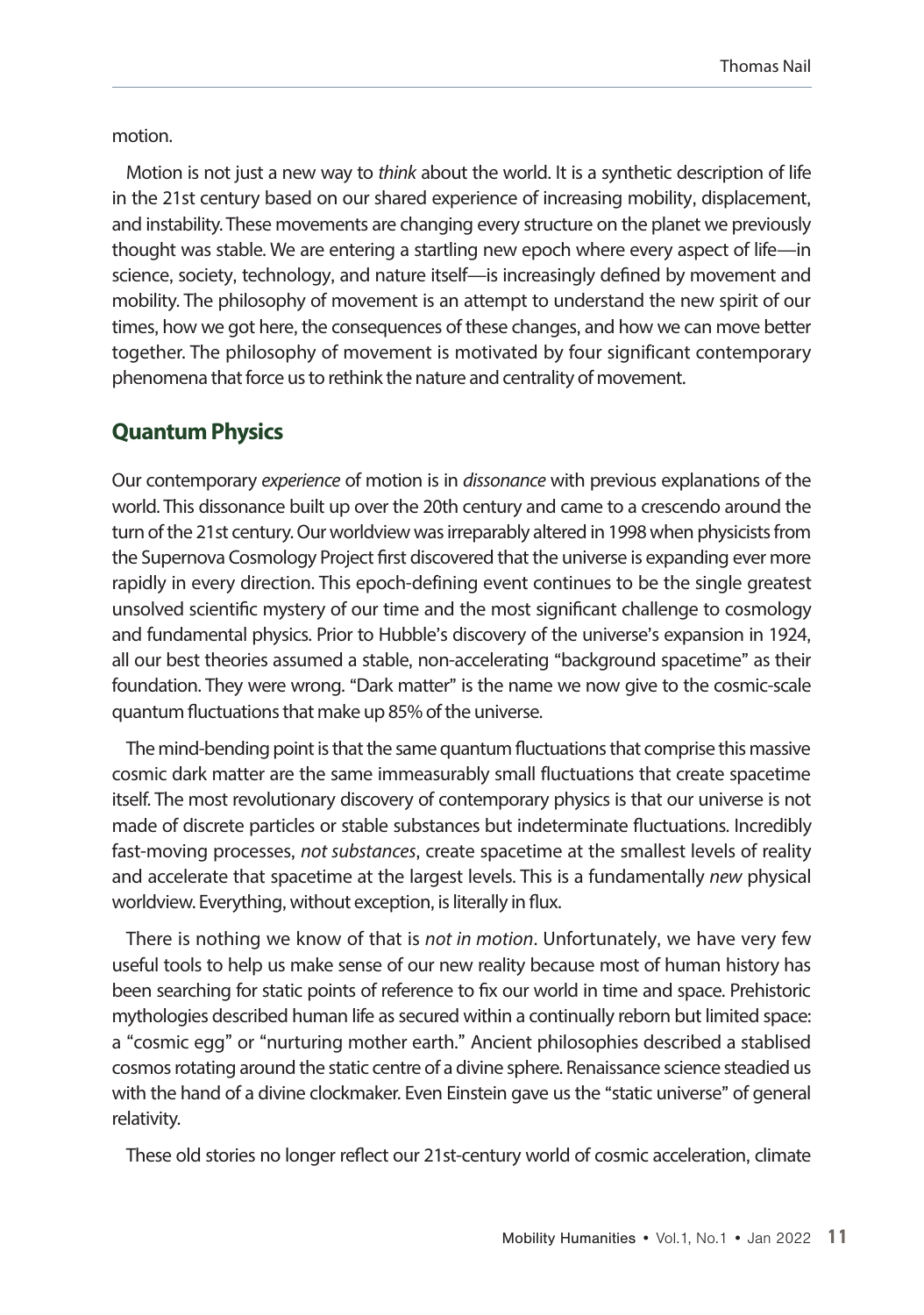catastrophe, and massive human displacement. We need a new story, a new synthesis that reflects the contemporary world and helps us solve its problems. The stable cosmos, earth, society, and brain *do not exist*. The philosophy of movement draws on the latest research across several fields to rethink everything from the perspective of motion.

# **Digital Media**

Closer to home, quantum fluctuations form the foundation of the lived world of motion: digital media. The digital revolution, or the move away from analogue technologies like tapes, records, and newspapers, began in the 1940s-70s with the invention of transistors, light-emitting diodes, lasers, and other technologies that code quantum-electrical signals into binary 1s and 0s, or "information." Around the 21st century, just over half the world used digital technologies; today, they are nearly universal. There are now more mobile phones than humans on this planet, and more data collected than can be interpreted and used.

The transition to digital technologies has made it possible for people, information, and things to circulate faster and farther than at any point in human history. But in addition to the benefits they deliver, digital technologies have significantly upped the ante. Digital technologies, advertising, mobile devices, live news, and high-speed internet have all contributed to an enormous contraction of lived spacetime that demands we move as fast as the technologies themselves to keep up. Along with the lightning speed of information, we now depend on the infrastructure and global resource interdependence it requires. High-speed information means that the world is moving and reacting to itself faster. Even our supposedly stable brains are becoming increasingly unstable as these new information technologies continually neurologically rewire them. Our brains are becoming anxious, easily distracted, sleepless, and forgetful.

# **Global Migration**

The invention of ultrafast communication, enormous data storage, high-speed computer processing, and global positioning systems has made possible (among other things) a dramatic expansion of economic markets, trade liberalisation, increased international commerce, transportation, and the movement of vast sums of capital and people. The revolution in economic mobility has required the simultaneous social mobility of people to follow capital flows. Economic globalisation, beginning in the 1970s, led to a doubling of international migrants by the turn of the 21st century. Since then, these numbers have increased by almost 50%. There are now over 1 billion migrants, and that number is still rising. At this point, the proportion of full-status citizens worldwide is notably decreasing. Many people are now moving and residing in countries with partial or no status resulting in societies themselves becoming increasingly hybrid. This is especially dramatic in most Western countries, where 10-30% of the population lacks full political status. With our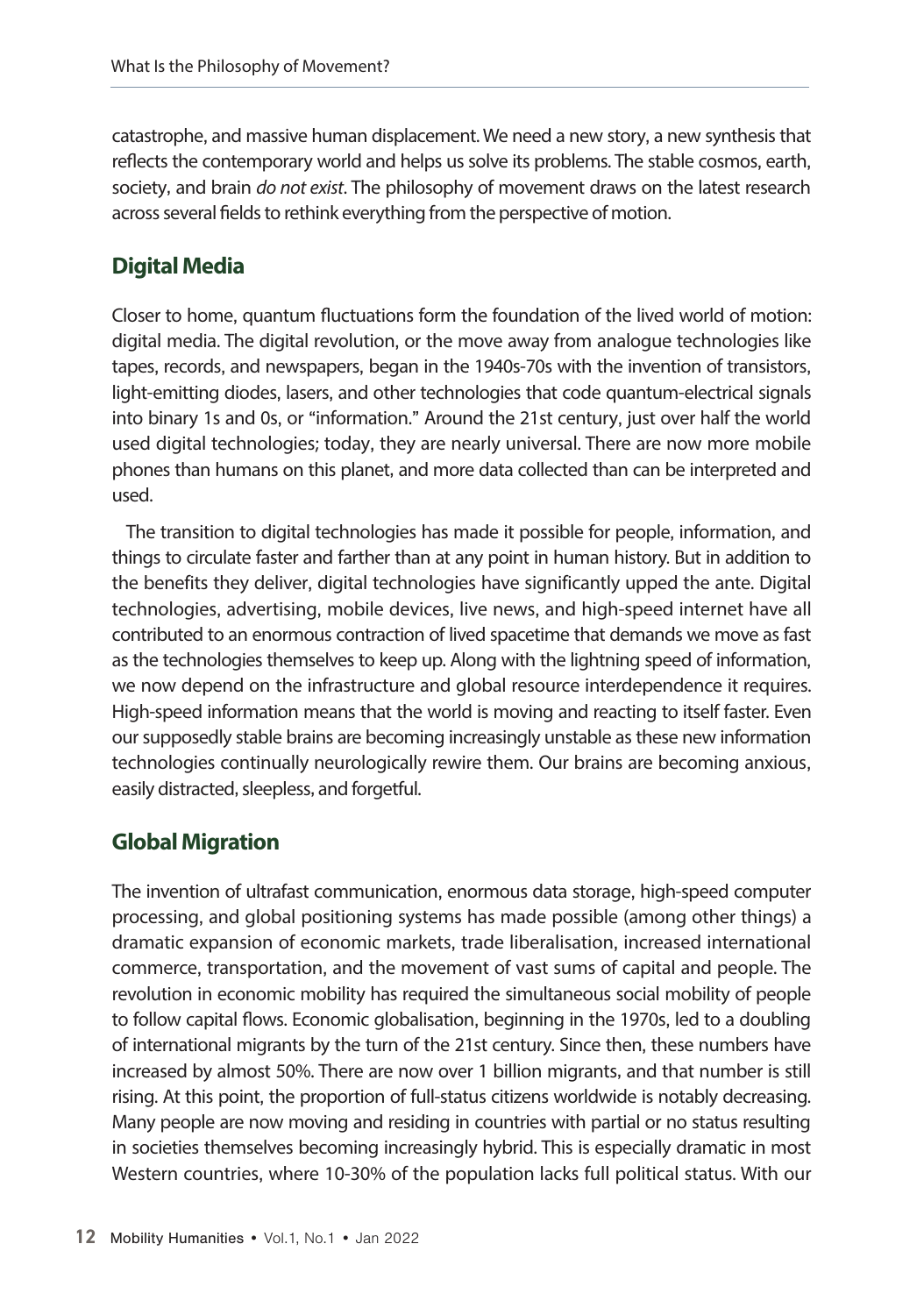societies in transition, there are more migrants, more refugees, more displacements, longer commute times, more traffic, and international movement than ever. Society is no longer a stable place of homogenous citizens. We are all becoming migrants in a world in flux.

### **Climate Change**

We are accustomed to treating the earth as a stable or static surface that we live and move on, but now this stable ground is becoming increasingly mobile. The advance of economic globalisation and human mobility, including global travel and increasing commute times, are significantly increasing fossil fuel emissions and contributing to climate changes, which are, in turn, increasing the international movement of people and climate refugees in a vicious feedback loop.

The more humans try and dominate and control planetary systems, the more they fly into a tailspin. We erode ten times more topsoil through agriculture and deforestation than the erosion caused by all of the earth's rivers combined. We are releasing more greenhouse gases than at any time in the last 500 million years. The earth's changing climate is, in turn, impacting human society through devastating storms, droughts, fires, and mass extinctions in such a way that we can no longer maintain the old separation between the earth, atmosphere, and life itself. Our experience of a world in motion is the product of these record-breaking weather patterns, increasing temperatures, the consumption of global environmental toxins in our water supply, agriculture and seafood, and climate-related political conflicts. We have a gut feeling the world is increasingly unstable—because it is. Today the most stable of all foundations, the earth itself, is now in unpredictable flux.

It is a truism of the modern age to say that the world is always changing. But what I am arguing here is that something much more profound, revolutionary, and unsettling is happening. I am arguing that today the old *idea of change* is now obsolete. In the 20th century, we still thought of change as something shifting relative *to something else*. Today, this way of thinking about the world simply no longer works and is even proving disastrous.

The stable foundations upon which we had previously measured change, progress, technological development, nation-states, and even the earth itself, are today increasingly unstable in ways we never before imagined were possible. The problem is that we are still thinking about the world as if change can be plotted along a line from point A to point B.**<sup>3</sup>** But the whole line and all of its points are now in motion. This is new. This is the Copernican revolution of our time. This is what the philosophy of movement is trying to understand.

**<sup>3</sup>** For more detailed historical account of where the idea of motion as a translation between A and B comes from please see Nail, *Being and Motion*, Book II.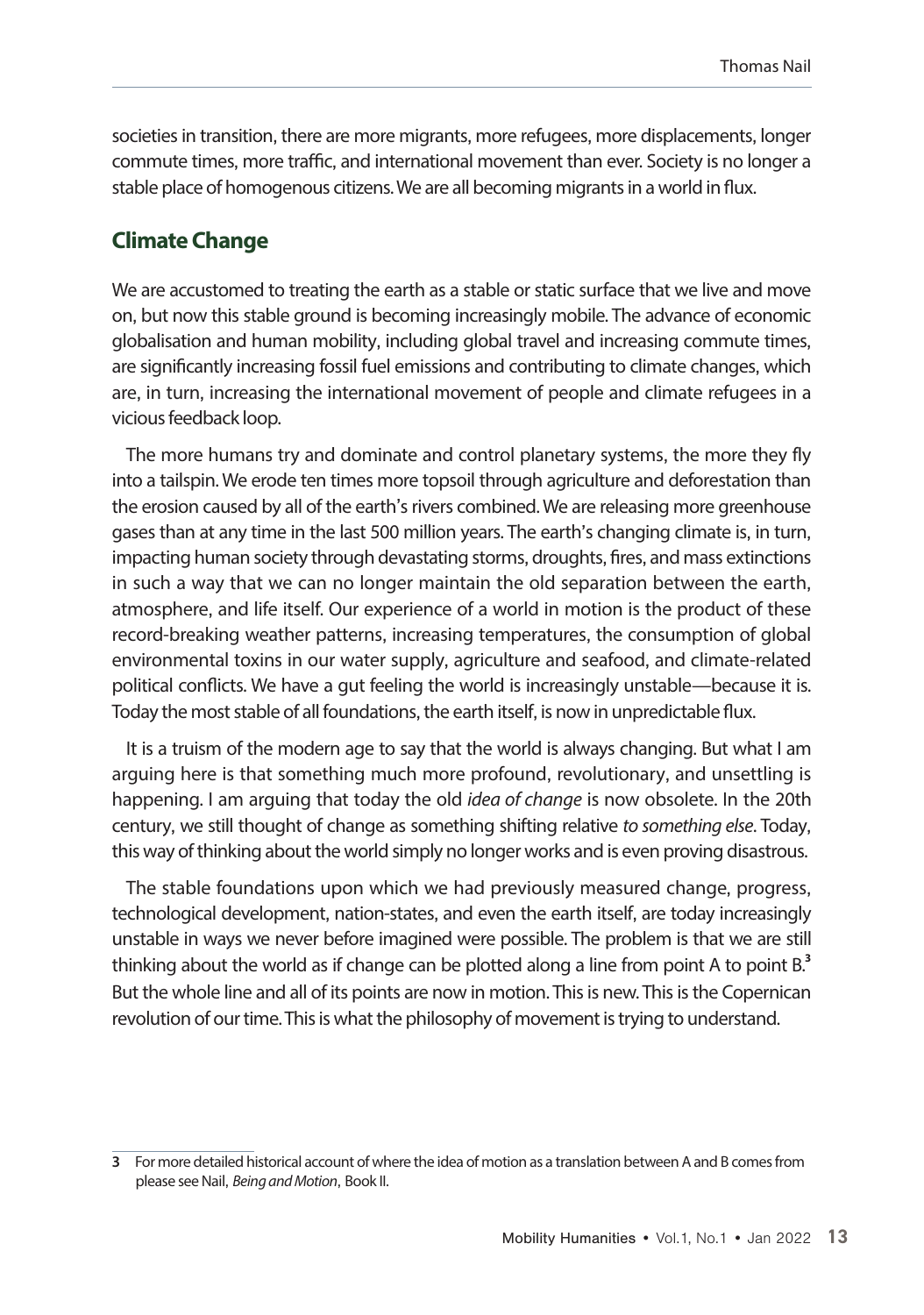## **The Philosophy of Movement**

The philosophy of movement is the analysis of phenomena across social, aesthetic, scientific, and ontological domains from the perspective of motion. Almost every philosopher and even layperson have described things in motion. For the philosopher of movement, though, motion plays an analytically *primary* role.

For example, if we describe a body moving through space over time, we are describing motion. However, we are also assuming a more primary non-kinetic and immobile spacetime within which this motion occurs. From the perspective of motion, space, time, and objects are not immobile but are metastable patterns of matter in motion. Everything is in motion, but all motions are relative to others. This is the meaning of general relativity.**<sup>4</sup>** However, giving analytical primacy to motion does not mean that we cannot speak of space or time. It means that motion is a unique and primary dimension of reality, not reducible to space or time.

We need a new vocabulary and interpretive framework to make sense of the world. We still talk about objects as static or discrete when quantum physics tells us they are fluctuating and entangled processes. We still talk about digital images as if they were made of little bits and bytes, while in reality, electromagnetic waves are flying through the atmosphere all around us. We still talk about people as if they were defined by their national identity, while people have never moved around the globe more in all of human history. We still talk about places as if nature remained immobile as humans move on top of it, while our entire biosphere and geology are rapidly changing both above and beneath our feet. Such talk of objects, images, people, and places is not entirely wrong; it is, in fact, quite practical as a shorthand for much more complex processes. Unfortunately, every shorthand has its limits. We are fast approaching a historical breaking point where this interpretive model of discrete and stable things is getting us into trouble.

The world is increasingly on the move, but because we have yet to fully let go of our fixation with stasis and embrace the mobility at its heart, we are making significant interpretive errors. We have not yet understood the hidden meaning of our present. In my view, we can better understand our mobile world in terms of flows and processes than by fixed objects, people, and places. One of the aims of the philosophy of movement is to show precisely where our traditional model is starting to break down and where a new movement-oriented interpretation can help.

The philosophy of movement offers a unique process view of contemporary reality based on movement, consistent with the science of flux. It is also distinct from older models of process philosophy based on vital forces, as in the philosophy of Henri Bergson, or on static strobe-like occasions, described by Alfred North Whitehead, as I show in this paper.

**<sup>4</sup>** This may sound like a bold thesis, but at the turn of the twenty-first century it is almost universally accepted by all physicists in quantum field theory and cosmology. See Carroll, *The Big Picture: On the Origins of Life*, *Meaning*, *and the Universe Itself; Rovelli*, *Reality Is Not What It Seems: The Journey to Quantum Gravity.*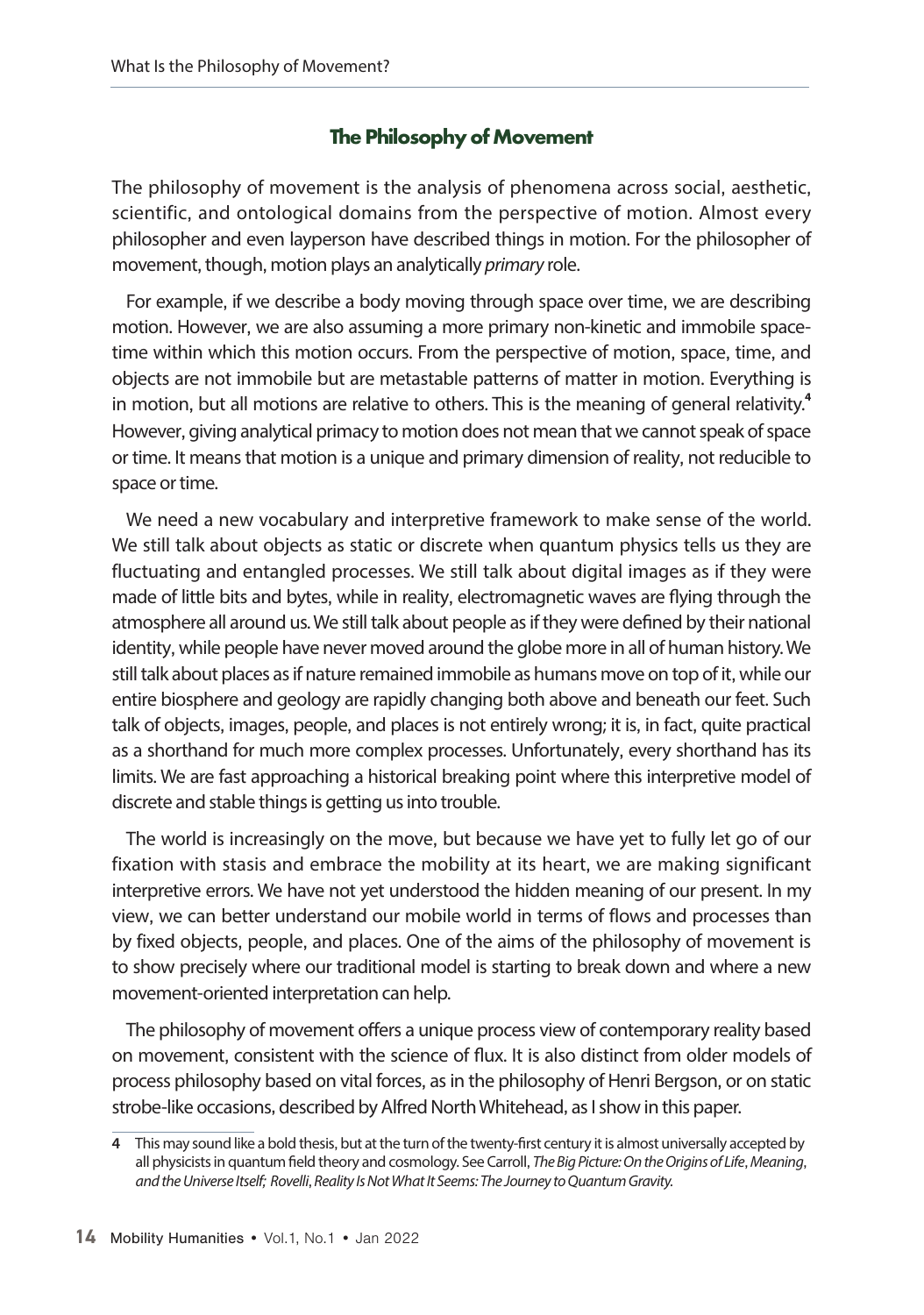If we look at the world from a kinetic perspective, new patterns and features of reality emerge that we did not see before. I will not get into the details of this view in this introductory paper. Instead, I would like to focus on situating its novelty in relation to the mobilities paradigm in sociology and to process philosophy. Toward the end, I will try and shortly summarise its core philosophical commitments.

### **The Mobilities Paradigm**

Some disciplines study the movement of bodies such as fluid and non-linear dynamics, **5** interactive and generative art,<sup>6</sup> migration and transport studies,<sup>7</sup> to name a few. Motion is important for these disciplines, but it may not be conceptually primary for them. This is what distinguishes the philosophy of movement from other studies of motion.

In 2006, Mimi Sheller and John Urry announced a "mobilities paradigm" or "mobility turn" in the social sciences (207). Their edited journal issue dramatically showed what many scholars studying movement across several different disciplines had felt was going on for some time. Despite their different domains and topics of study, they studied the same thing, but from different perspectives: motion. The recognition of a transdisciplinary area of study was an important event and has led to further expansions of the paradigm into the humanities over the last ten years.**<sup>8</sup>**

This event has at least two consequences for the development of a philosophy of movement. First, it expanded the study of motion to multiple areas in the humanities and social sciences, including anthropology, cultural studies, geography, science and technology studies, tourism and transport studies, and sociology, to name a few.

Second, and even more importantly, this expansion introduced the possibility of a theoretical unity to the study of motion. It also raised some critical questions. Does the mobilities paradigm apply only to studies where things are clearly moving around as in tourism, migration, the spread of viral epidemics, portable computers, airports, automobiles, and so on?<sup>9</sup> Or should we still adopt the methodological priority of motion

**<sup>5</sup>** See Prigogine and Stengers,*Order Out of Chaos: Man*'*s New Dialogue with Nature; Strogatz*, *Sync: The Emerging Science of Spontaneous Order.*

**<sup>6</sup>** See Scott Draves' *Electric Sheep* (1999), Maurizio Bolognini's *Programmed Machines* (1988), *Collective Intelligence* (2000); Maxime Causeret's *Order From Chaos* (2016).

**<sup>7</sup>** For a great bibliography of work on migration, transport, and tourism see Sheller and Urry. "The New Mobilities Paradigm" 207-226; and Endres et al., *The Mobilities Paradigm: Discourses and Ideologies.*

**<sup>8</sup>** For an excellent literature review and collected volume on the latest expansions of mobility studies see Endres et al., *The Mobilities Paradigm: Discourses and Ideologies.*

**<sup>9</sup>** Rather, applying the terminology of Foucault's archaeological approach to discourse analysis, the *rules of discourse formation* "determine both, what can appear as 'movement,' and the subject positions according to which one can move meaningfully and legitimately and according to which one can claim agency and insight in relation to movement" Frello, "Towards a Discursive Analytics of Movement: On the Making and Unmaking of Movement as an Object of Knowledge" 25–50.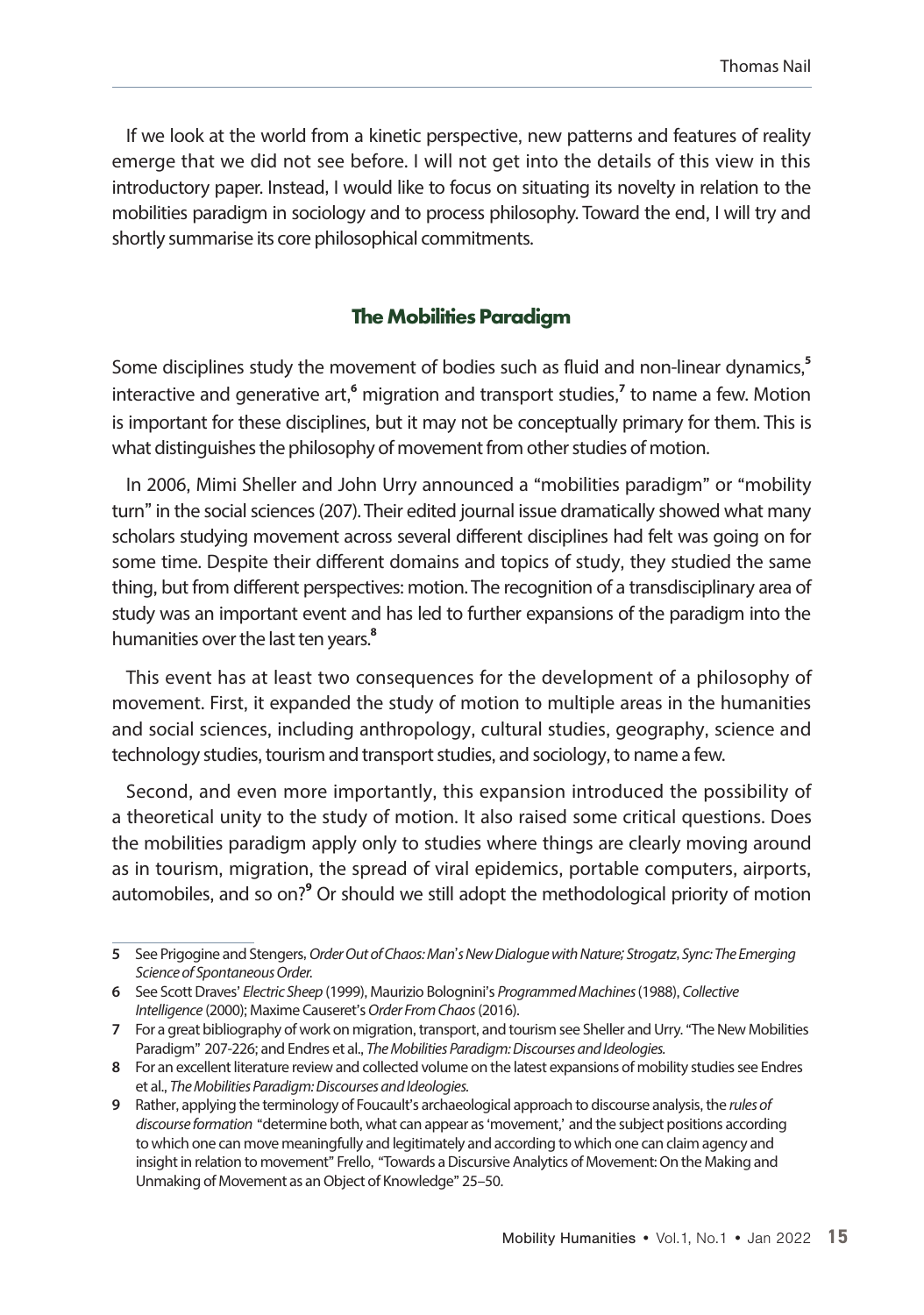in cases where things are seemingly immobile, like borders, states, prisons, desktop computers, roads, and so on? Or for static things, should we go back to the spatial turn of the 1980s for a different method and set of concepts? Should we still begin our approach with the priority of motion if the events are older than the contemporary event of our "liquid" and "mobile" modernity as Bauman, Augé, Castells, Virilio, and others heralded at the turn of the century?**<sup>10</sup>** Or for older events when the world was more static, should we rely on our discipline's traditional static methods?

There are as many answers to these questions as there are mobilities scholars. I hope you see where I am going with this. The mobility paradigm extends only as far as scholars are willing to take it. At the moment, mobility studies is largely, although not exclusively, focused on clearly mobile bodies (cars, dance, diaspora, airports, and so on) in the twentyfirst, often twentieth, and occasionally nineteenth centuries, and mostly in the social sciences, sometimes in the humanities, and rarely in the natural sciences.**<sup>11</sup>**

In their description of this mobilities paradigm, Sheller and Urry even make clear that they "do not insist on a new 'grand narrative' of mobility, fluidity, or liquidity. The new mobilities paradigm suggests a set of questions, theories, and methodologies rather than a totalising or reductive description of the contemporary world" (210). According to the authors, the mobilities paradigm is not a metaphysics that describes everything forever and all time.

This is great. However, it also seems arbitrarily limited in its scope and content. At times, this limitation threatens to undermine the methodological centrality of motion altogether. For instance, it unintentionally introduces a binary division between spacetime immobilities, fixities, or moorings on the one hand and mobilities on the other. This is significantly limiting when immobility itself is understood to be the condition of mobility. For instance, Urry and Sheller claim that "the multiple fixities or moorings … enable the fluidities of liquid modernity," and that mobilities "presume overlapping and varied timespace immobilities" (210).<sup>12</sup> It sounds like they are saying that movement comes from stasis. If so, this is not a movement-first perspective.**<sup>13</sup>**

Despite the indisputable fact that everything is in motion, some mobilities scholars have dug their heels in on this point, arguing that "if everything is mobile, then the concept has

**<sup>10</sup>** See Augé,*Non-places: Introduction to an Anthropology of Supermodernity;*Castells, *The Rise of the Network Society;* Bauman,*Globalization: The Human Consequences*, 87.

**<sup>11</sup>** Most mobilities philosophies or "methodologies," begin with motion but just as often supplement this with theories of space from Soja, Lefvfre, or David Harvey, or theories of time from Heidegger and Virilio, or theories of affect from Deleuze and Guattari.

**<sup>12</sup>** See Graham and Marvin. *Telecommunications and the City: Electronic Spaces*, *Urban Spaces.*

**<sup>13</sup>** Peter Merriman and Peter Adey have also taken issue with this binary opposition between mobility and immobility. See Adey, "If Mobility Is Everything Then It Is Nothing: Towards a Relational Politics of (Im) Mobilities" 76, 83, 86. In reply, Adey has suggested that as "everything is mobile" and "there is never any absolute immobility", "moorings are indeed mobile too", but at a more fundamental level Peter Merriman argues that the mobility/moorings binary too simplistic. See Merriman,*Mobility, Space, and Culture.* This is a concern also held by Bissell, "Narrating Mobile Methodologies: Active and Passive Empiricisms" 53–68.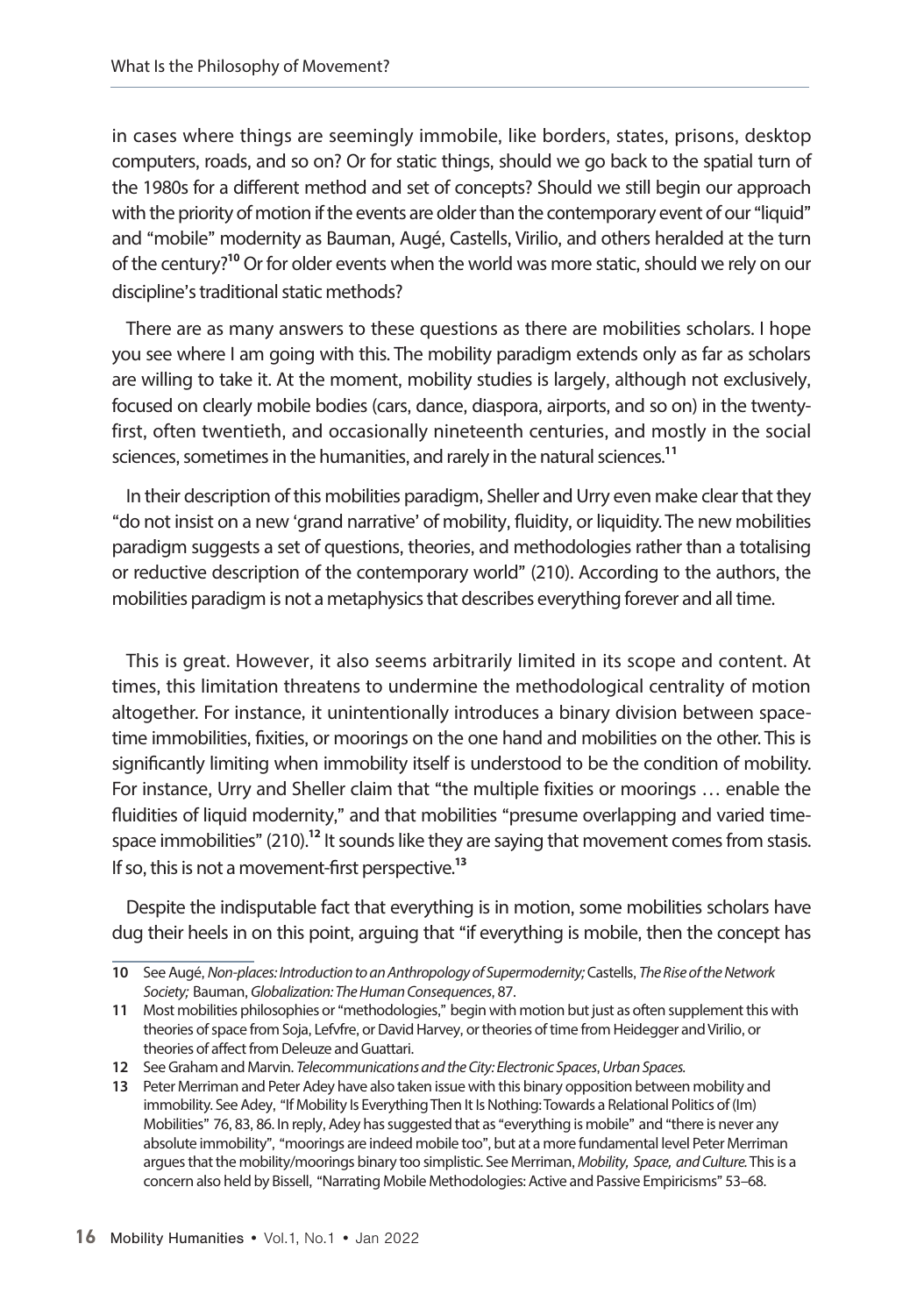little purchase." (76)**<sup>14</sup>** Imagine saying that "since everything is in space or time, the concept has little purchase"! This critique is preposterous.**<sup>15</sup>** No wonder so few natural scientists seem interested in the mobilities paradigm. I agree that it is at least analytically useless and at most politically pernicious to *merely* say "everything is in motion" (Cresswell 55) or "motion is a good,"**<sup>16</sup>** but that is true of anything. By contrast, the methodological goal of the philosophy of movement, in my view, is to give us another robust perspective on reality. It strives for the same rigour that the study of space and time have had in every field of knowledge.

Indeed, there is a third way between a metaphysics of motion and only studying some contemporary things that move a lot. It seems possible for paradigms and theoretical frameworks to describe everything that has been without being the only coherent or reductive description of those things. There can be multiple co-existing descriptions of the same things from different perspectives. Why then can't the mobilities paradigm offer us a new view or dimension to everything in the same way that we quite easily talk about spatial and temporal dimensions to all things? Movement is just as real of an irreducible dimension of being as space or time. There is nothing that is not or has not been in motion. To believe otherwise is precisely to reduce motion to space and time.

We can stretch a historical ontology of motion a long way without impinging on the future or becoming "total," "absolute," "metaphysical," or "reductive." In other words, a theory can have a large region and still be regional. Certainly, we can push theory at least beyond the last fifty or one hundred years! So why restrict a movement-oriented theoretical perspective to a couple of domains, or historical periods, or anything else outside the nonexistent future itself? If something moves, why can't a movement-oriented perspective be used to understand it?

The mobilities paradigm has and continues to make excellent contributions to the philosophy of movement. However, it also seems to have some arbitrary de facto limitations to its domains, historical scope, and content that leave plenty of room for the emergence of a more robust non-metaphysical and non-reductionistic philosophy of movement. This is what I want to explore.

#### **Process Philosophy**

The philosophy of movement is a process philosophy. However, it is a new kind of process

**<sup>14</sup>** Adey, "If Mobility Is Everything Then It Is Nothing" 76.

**<sup>15</sup>** It is also wrong because space and time are both produced through the folding of quantum fields which are not themselves reudicible to space and time. This is yet another contemporary discovery of the primacy of motion. See Rovelli, *Reality Is Not What It Seems.*

**<sup>16</sup>** For a critique of such simplistic theories of motion see Cresswell,*On the Move*. On this also see Thrift, "Inhuman Geographies: Landscapes of Speed, Light and Power" 191–248. Although a few feminist theorists such as Rosi Braidotti have embraced nomadic theory/nomadic metaphors, many others have criticized their gendered nature, see Wolff, "On the Road Again: Metaphors of Travel in Cultural Criticism" 224–239; Kaplan,*Questions of Travel: Postmodern Discourses of Displacement*, 65–100.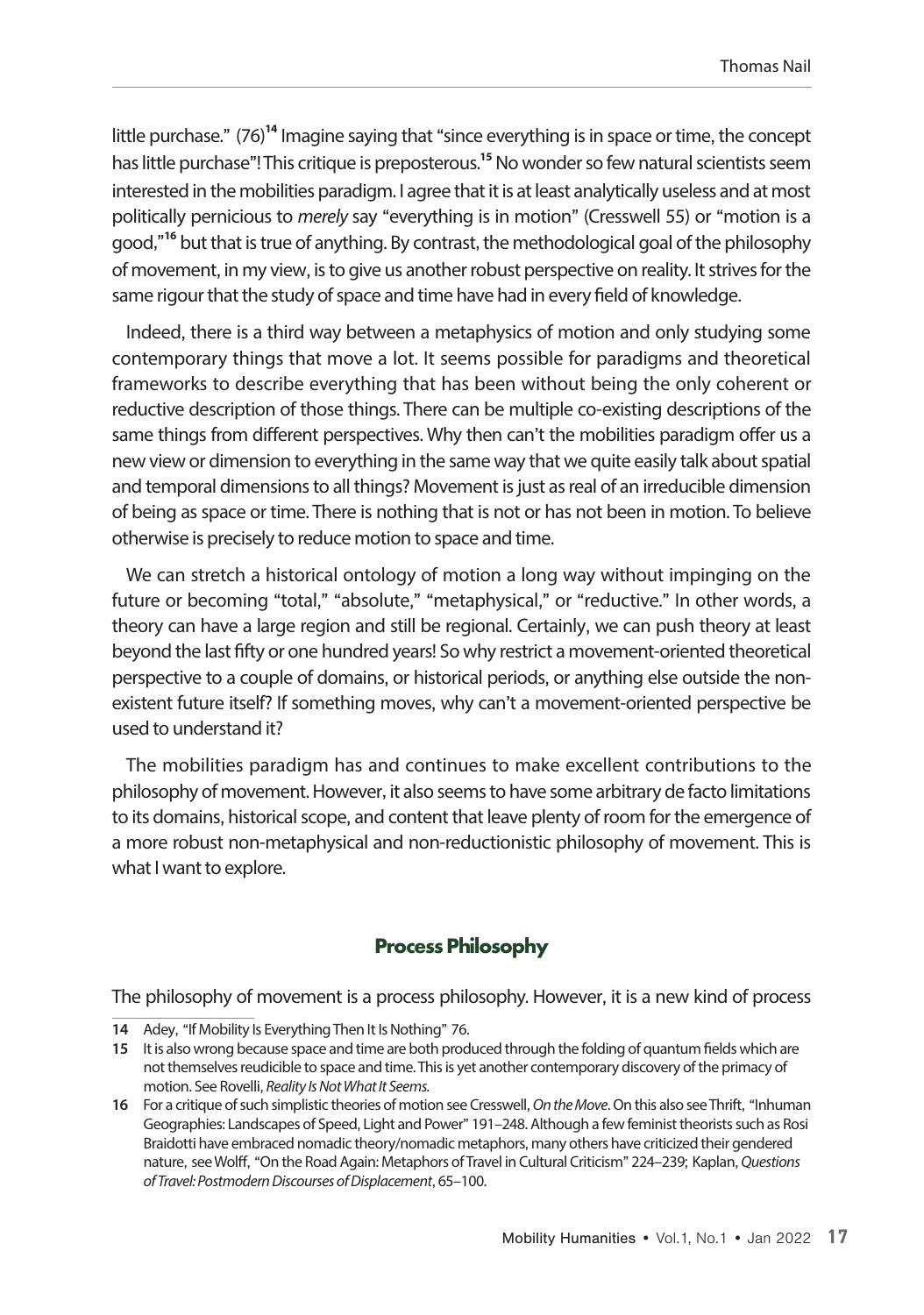philosophy distinct from the two main historical branches of Bergsonian and Whiteheadian process philosophy. Below, I would like to briefly summarise my argument that Bergson, Whitehead, and Deleuze are not philosophers of motion. They each have important similarities and differences, but I cannot reproduce my full comparative arguments here due to space.**<sup>17</sup>**

The French philosopher Henri Bergson (1859 – 1941) argued that nature was an "intensive" continuum of vibrations. Instead of changes between discrete states, Bergson argued that nature was a continuous "universal transformation"(209). Instead of fixed states, Bergson described "fluid masses" in "a moving zone." "States," he says, "thus defined cannot be regarded as distinct elements. They continue each other in an endless flow" (*Creative Evolution* 5). Nature is "one single immense wave flowing over matter" (*Creative Evolution*  273). The appearance of discrete units of space and time are products of the human intellect and not real features of nature.

Bergson wrote a lot about movement, but he almost always described the source of movement as being something else he called a "vital force" or "duration" (*duré*). For Bergson, movement derives from a vital force or unquantifiable energy inside all of life that causes it to move. Other passages in his book *Matter and Memory* claim that time or "pure duration" is ontologically primary and is causing the flow and motion of nature (187).

By contrast, in the philosophy of movement, motion is primary, indeterminate, and without any other cause or explanation. Neither time, duration or vitality is more primary.**<sup>18</sup>** Furthermore, there is no whole of nature because nature is an open indeterminate process expanding and unfolding in all directions.

Alfred North Whitehead (1861 – 1947) was a contemporary of Bergson but had a very different process philosophy. For Whitehead, process is real, but change and motion are not. For example, according to Whitehead, change is only "the difference between actual occasions comprised in some determined event" (*Process and Reality* 73) and thus it is "impossible to attribute 'change' to any actual entity" (*Process and Reality* 59). "Thus an actual entity never moves: it is where it is and what it is" (73). Change and motion thus relate to a succession of actual entities and are constituted only by their *differences*. Every entity is "what it is," and it "becomes" as the whole of reality enters a succession of discretely different states, but no entity ever technically changes or moves. Whitehead explicitly connects his view to the philosophical tradition called "occasionalism." Occasionalism is the view that the entire universe is destroyed and created anew at each moment, like a strobe

**<sup>17</sup>** If readers are interested to hear more, they can see chapter three of *Being and Motion.*

**<sup>18</sup>** At the end of his life, Bergson explicitly identified time/duration with mobility. On the issue of time/duration Bergson writes very clearly in this final work that "time is mobility." "Mobility," Bergson argues, "or what comes to the same thing, duration," is becoming, but becoming is not "becoming in general" as an "immobile medium," through which things pass. Becoming is the continual mobility of reality itself. "Reality is mobility itself." In this final work Bergson could hardly be a more unequivocal and clarifying: "If movement is not everything, it is nothing." Bergson, *The Creative Mind: An Introduction to Metaphysics* 8;*Matter and Memory* 47; *The Creative Mind 46; The Creative Mind* 155.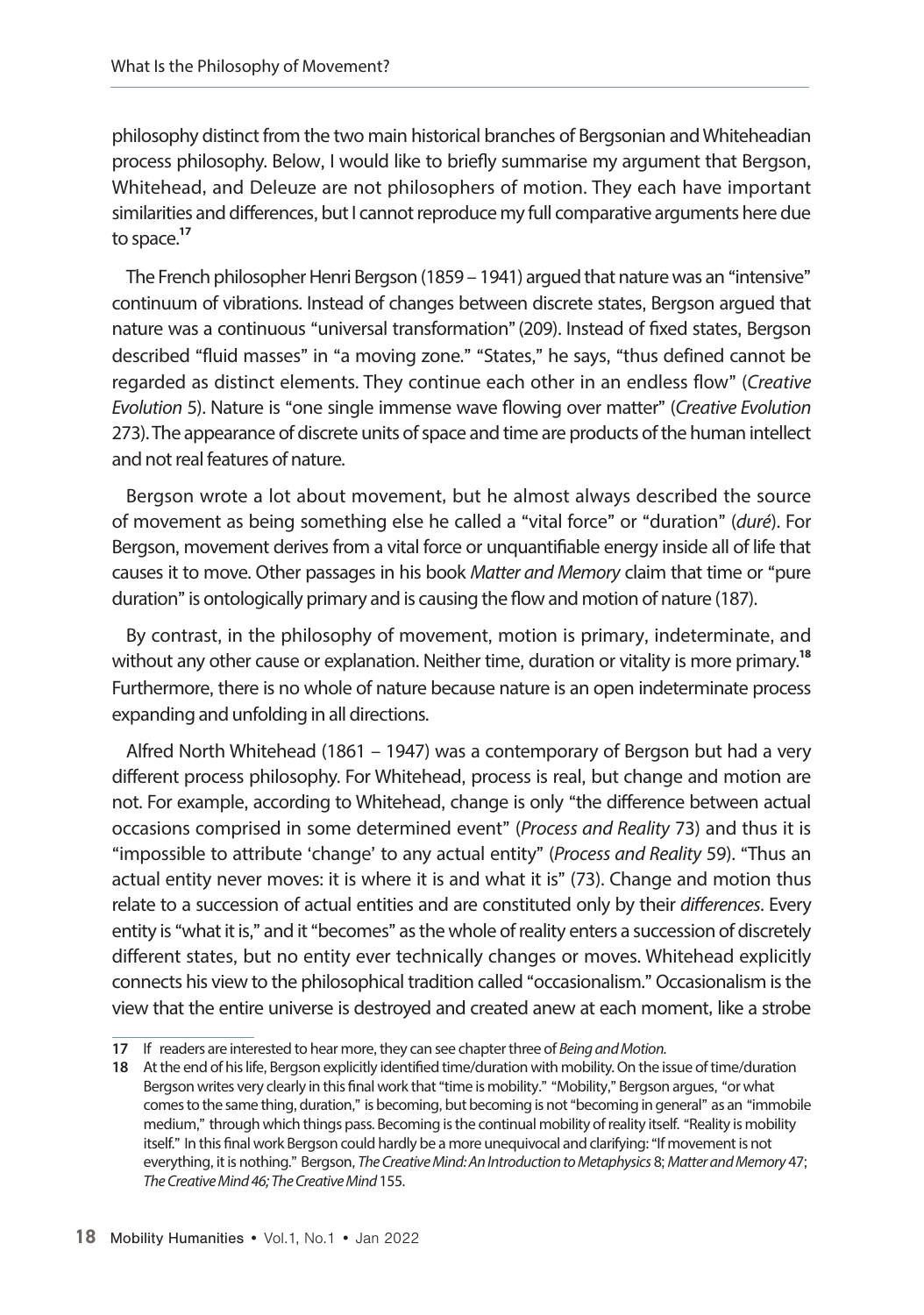light.

At least one scholar has aptly observed that this is a purely logical king of change or what has come to be known as a "Cambridge change," after the school of logicians Whitehead worked with, and not a kinetic one. Whitehead's transition, the same scholar observes, "is not a real transition, not a flow or flux, and change so understood is merely a fact consequent upon the successive existence of a series of different unchangeable and static actual entities. *The very notion of change has been made incurably static*" (Eslick 510).**<sup>19</sup>**

If there was still any doubt on this matter, Whitehead quite clearly writes in *The Concept of Nature* that "Motion presupposes rest…A theory of motion and a theory of rest are the same thing viewed from different aspects with altered emphasis" (105). There is "no continuity of becoming," Whitehead says, but only "a becoming of continuity" (*Process and Reality* 35). This is the direct inverse of Bergson's idea of intensive continuity.

This is most clearly different from the philosophy of movement because processes are completely static for Whitehead. The appearance of movement derives from rest and stasis. It is a static becoming.**<sup>20</sup>**

The most recent novel attempt to continue process philosophy is the work of the French philosopher Gilles Deleuze (1925 – 1995). Deleuze was the first to unify the Bergsonian and Whiteheadian traditions into a single systematic philosophy of becoming. Instead of developing a philosophy limited to a single name for being (space, eternity, force, time, motion, etc.) Deleuze developed an inclusive and pluralistic ontology in which all the great names of being are processes. Deleuze developed and applied process theories of space, thought, force, time, motion, and others.

Becoming means continuum, matter, and motion for Deleuze just as equally as it means discreteness, thought, and stasis. *There is a becoming of both*, which he calls "static genesis." **<sup>21</sup>** However, there is a difficulty and perhaps impossibility of affirming the becoming of movement and stasis equally without falling back into one or the other or introducing, as Deleuze ends up doing, a third "pure becoming" that traverses them all: force. For Deleuze, there is a "force of thought" **<sup>22</sup>** just as there is a "force of matter." **23**  Everything "becomes" because everything is a force of "becoming." He is quite explicit about the ontological priority of force against Marx and Lucretius' kinetic materialism (which

**<sup>19</sup>** See also Eslick, "Substance, Change, and Causality in Whitehead," 503-513. Whitehead's transition "is not a real transition, not a flow or flux, and change so understood is merely a fact consequent upon the successive existence of a series of different unchangeable actual entities. *The very notion of change has been made incurably static*." (510).

**<sup>20</sup>** It is well established in the scholarship that Whitehead is a thinker of radical discontinuity, stasis, but also becoming. Since each actual occasion is atomistic and self-contained, and events only arise in the gap or passage between them, there is "no continuity of becoming." See Robinson, ed.,*Deleuze*, *Whitehead*, *Bergson: Rhizomatic Connections.* 

**<sup>21</sup>** See Deleuze, *Logic of Sense* 98.

**<sup>22</sup>** See Deleuze,*Difference and Repetition* 138.

**<sup>23</sup>** See Deleuze and Guattari, *A Thousand Plateaus* 95.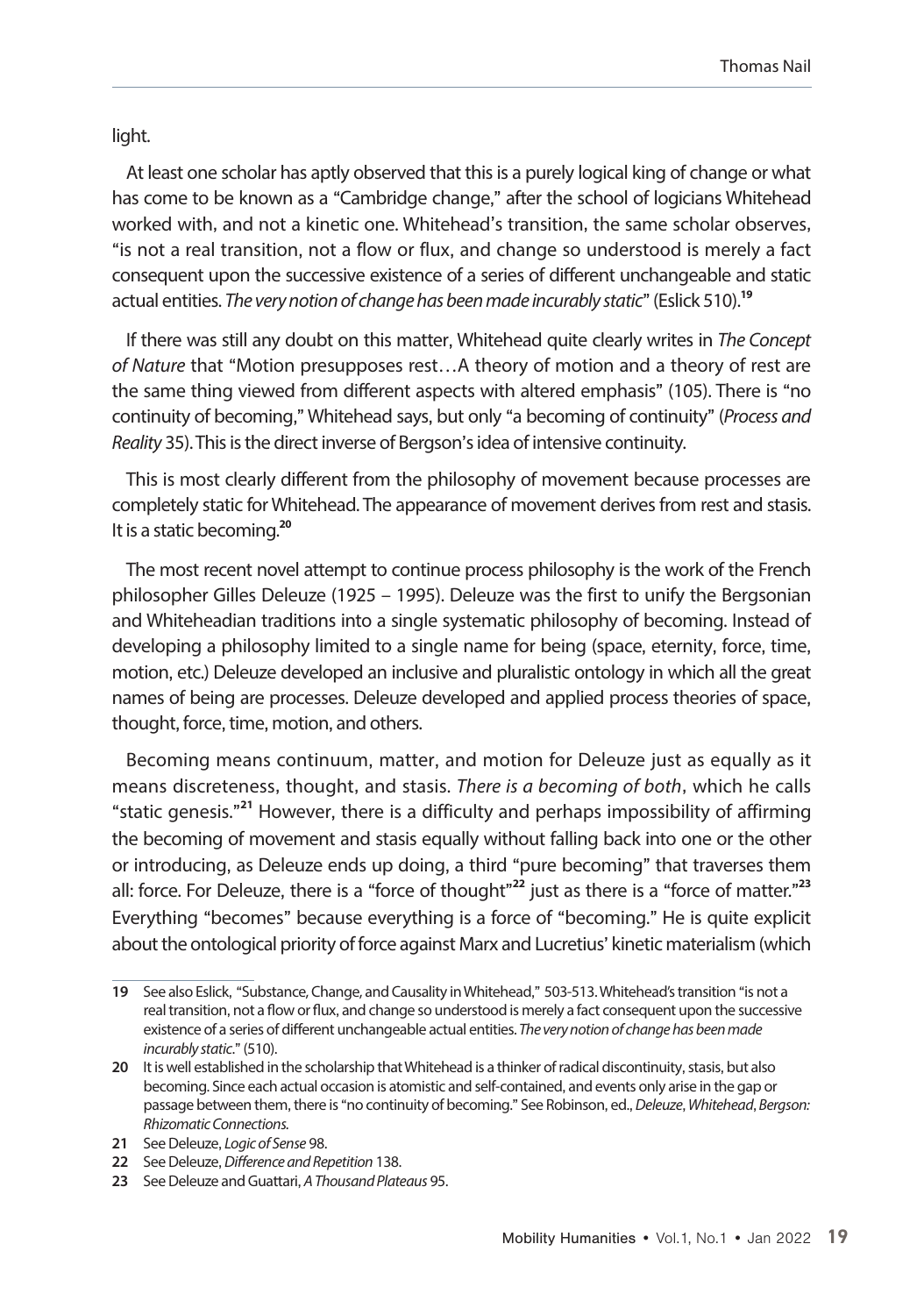lacks force) in his book on Nietzsche. "Atomism," Deleuze writes, "would be a mask for an incipient dynamism" (*Nietzsche and Philosophy* 6-7).**<sup>24</sup>**

As much as Deleuze rejects the early modern attempts to explain the movement of matter by something else (God, soul, and freedom), he cannot help himself form assigning an immanent motive power to motion in the form of a vital striving or conatus. This is not the same as a transcendent explanation of the swerve, but it is nonetheless wholly unnecessary and has no textual support in Lucretius or Epicurus.

Deleuze finds matter and motion insufficient on their own because he cannot imagine the agency of matter without the existence of vital power. He cannot imagine movement without a cause or something else to explain it. I have argued elsewhere at length that we do not need force or vital power to explain motion.**<sup>25</sup>** In particular, I see no reason why we need *conatus* to make Lucretius' philosophy of movement work as Deleuze thinks.

In my view, processes are neither continuous, as Bergson said, discontinuous as Whitehead said, nor both as Deleuze said. Instead, processes are *indeterminate* because they are material and kinetic.

#### **Movement and Indeterminacy**

In the Western tradition, we are used to defining determinate beings. According to the Oxford English Dictionary, a "determinate" being is one with distinct and definite limits. We typically define a "being" as something that exists as a positive presence. But what if we are trying to talk about something without definite limits or a fully positive presence? We could use the words "absence" or "non-being." But we can also use the words "process" or "becoming" to indicate an event that is neither a determinate being nor a non-being. A process such as a swallow swooping after a bug through the sky is neither fully present nor fully absent. This is what I mean by "indeterminacy."

Indeterminacy, in my view, is a process understood *as a process*. That is, not as a sequence of static discontinuous occasions as Whitehead thought or as a continuous vital energy as Bergson described. In the philosophy of movement, the world is made of processes whose relatively stable iterations generate the phenomena we see around us. Things are emergent "metastable" patterns of indeterminate motion.

**<sup>24</sup>** Deleuze explicitly subordinates matter and motion to force in his book on Nietzsche contrasting himself and Nietzsche from Lucretius and Marx's kinetic materialism. "Only force can be related to another force. (As Marx says when he interprets atomism, "Atoms are their own unique objects and can relate only to themselves" - Marx "Difference Between the Democritean and Epicurean Philosophy of Nature" . But the question is; can the basic notion of atom accommodate the essential relation which is attempted to it? The concept only becomes coherent if one thinks of force instead of atom. For the notion of atom cannot in itself contain the difference necessary for the affirmation of such a relation, difference in and according to the essence. Thus atomism would be a mask for an incipient dynamism." See Deleuze,*Nietzsche and Philosophy* 6-7.

**<sup>25</sup>** See Nail, *Being and Motion* 317-388.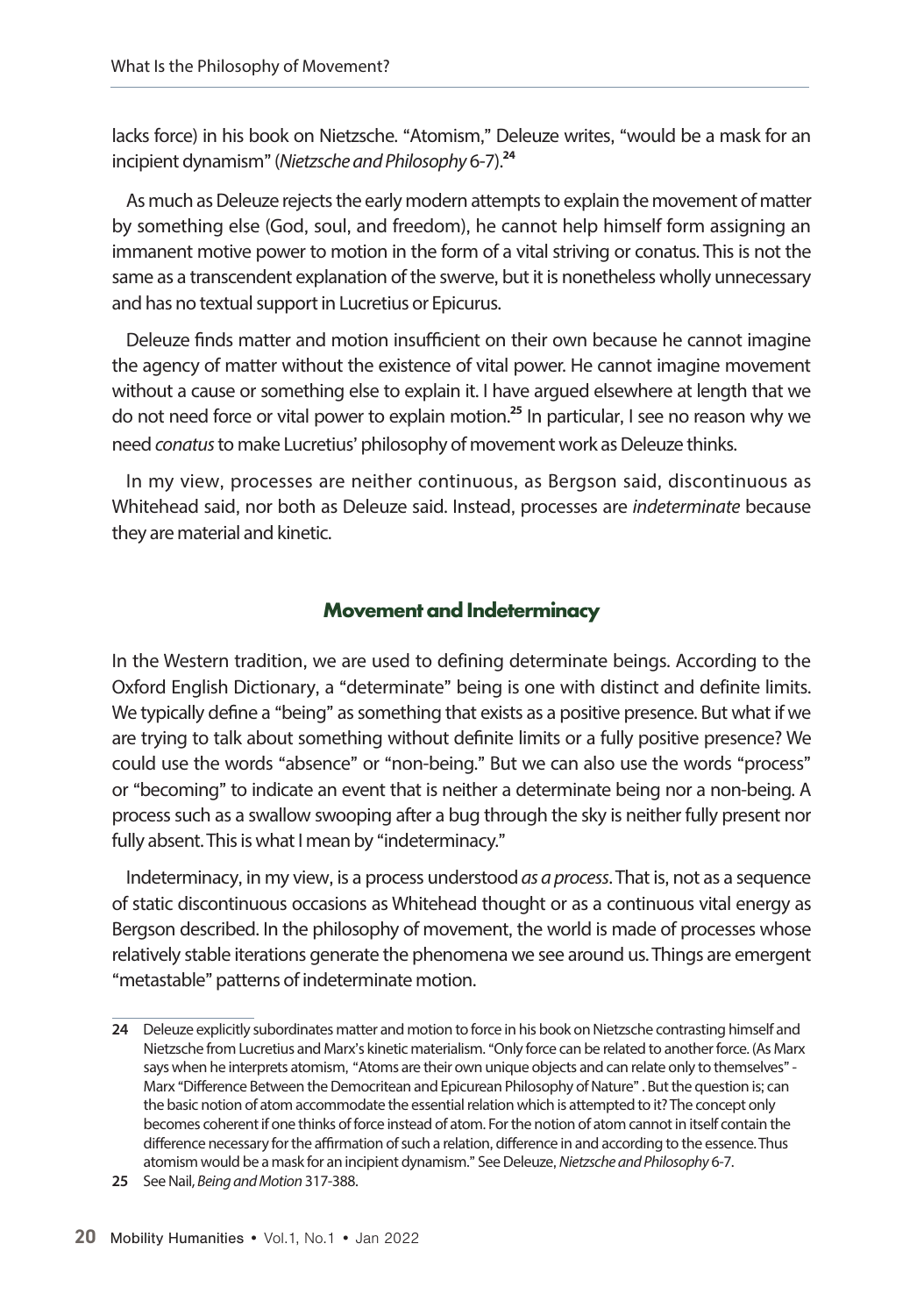In the Western tradition, most thinkers have placed matter at the bottom of their conceptual hierarchies because they said matter was so easily and completely shaped by any form that touched it. What matter was "in itself" was unknown, unlimited, and indeterminate. Motion, too, was at the bottom because it was the name for the process by which one determinate thing changed into another. The process of motion was not "nothing", but it wasn't fully "something" either. In short, matter and motion have been understood as indeterminate processes and subordinated to higher and more static forms of existence. Even process philosophers have tried to explain them by vital forces or spontaneous occasions.

How might indeterminacy shift the standard definition of matter and motion? It would mean that matter in motion is not a translation from point A to point B because there is no determinate point called "A" nor a fixed object moving through a fixed space and time. "Point A" is a continually changing process. Indeterminate matter has no internal static identity. It is not stuff, substance, vital force, occasion, or an object but rather a regional stability-inmotion or pattern-in-process. Matter changes when it moves.

In this way, movement is not a movement in empty space from point A to point B. Movement is the continual transformation of the whole extended space, point A, point B, and the line. Everything moves and changes indeterminately but in relatively stable iterative patterns.

### **A Movement-Oriented Perspective**

The consequences of a movement-oriented perspective are significant and I have spent the last decade exploring them. I cannot reproduce all my conclusions here, nor can I offer a more sustained elaboration of the philosophy of movement. If readers are interested, they can look at book one of *Being and Motion*. However, I will try to say a bit more and briefly sketch out what I have done so far.

If everything is indeterminate processes of matter in motion, how does the relatively stable and determinate reality we know emerge? How does thinking about the world as movement, instead of substances, forms, and essences help us make better sense of things?

At every scale of reality, matter affects and interacts with itself. Quantum fields interact with themselves to create particles, particles vibrate back and forth at certain frequencies that shape the solidity of objects. Objects converge into massive metabolic systems at social and planetary levels.

All these occur because things do not move in a straight line. As matter flows, it "swerves," the Roman poet Lucretius said.**<sup>26</sup>** Matter is accustomed to deviating from its course just a little. But these constant little changes build up into larger patterns of motion. If things

**26** See Lucretius,*De Rerum Natura* trans 218-222.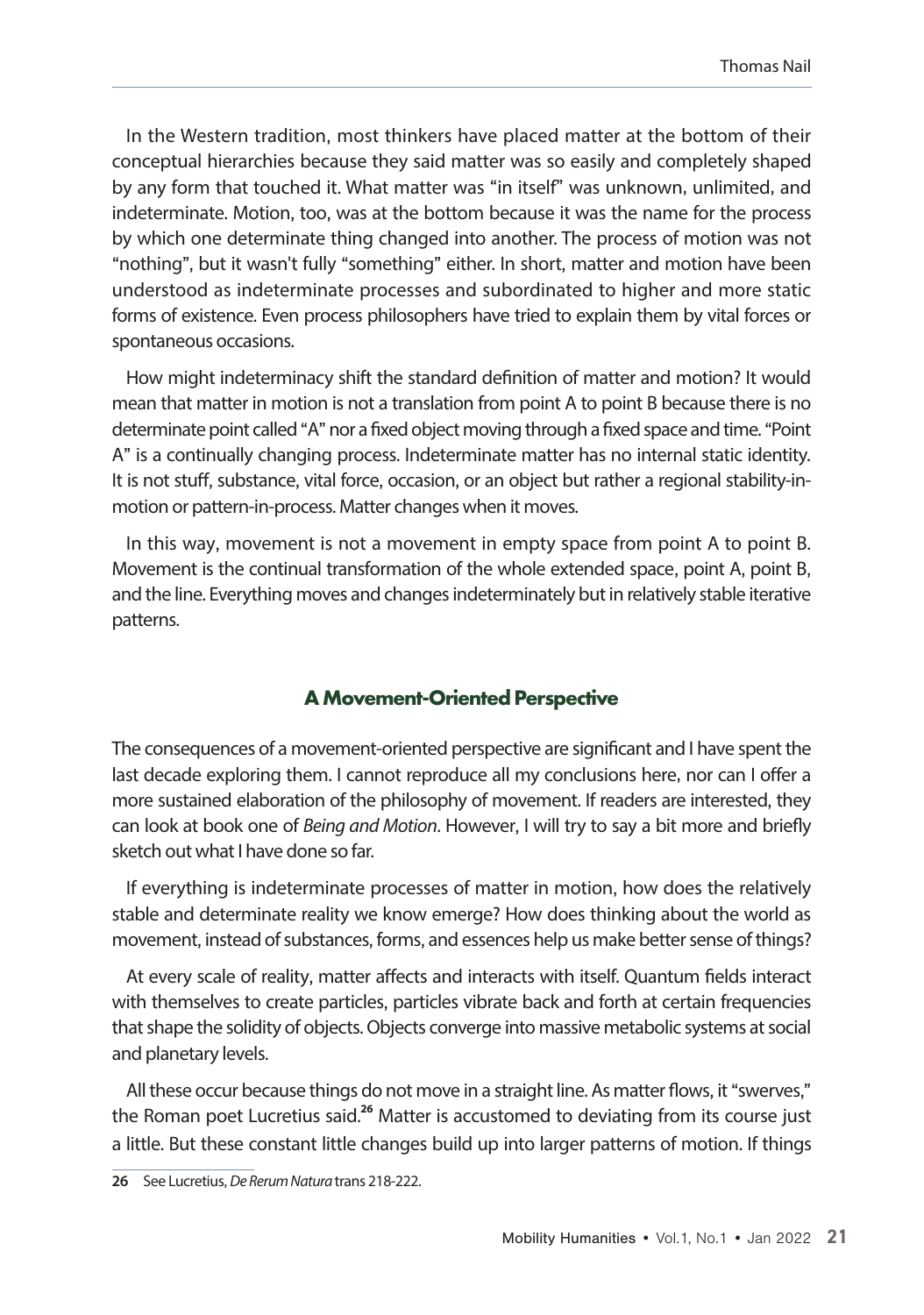moved randomly then anything could come from anything else. All fruits could grow from all trees and men could sprout from the sea, but this is not what we see, Lucretius said. Instead, we see emergent patterns increasing and changing "little by little" in rhythms like the seasons that repeat slightly differently each time. Roses bloom in spring and grapes ripen in autumn each time in a slightly unique way. These are predictable but not entirely determined patterns since each time they are different but not random.

As matter *flows* and swerves, it interacts or *folds* over itself again and again in cycles. As it moves, it builds on itself responding and iterating over time like a snowball rolling down a hill or a spider wrapping its prey. At every scale, from atoms to societies to planets, the universe is woven from indeterminate strands of energy looped over one another again and again in various metastable patterns.

These cycles gather together into composite *fields of circulation* whose order and structure only hold together under certain conditions. Planetary systems, ecologies, and societies, are made of many folds that reproduce themselves by circulating energy in specific patterns together. If they get too hot or cold, they fail to reproduce themselves in the same way. From the quantum to the cosmic, the world is woven together by habitual repetitions that build on one another little by little. These habits can always be suddenly broken but typically the more they interlock with on one another the more stable they become like threads in a tapestry. The world of things tends to persist out of habit—until the whole process eventually unravels at the end of the universe.

The philosophy of movement, as I understand it, is a conceptual framework for studying these patterns across scales. Instead of thinking about essences, forms, and substances, it proposes three key concepts, "flows" "folds" and "fields" to help us think about how things work. It also distinguishes and studies the historical emergence and mixture of four different fields or patterns of motion. Centripetal patterns move inward toward a central area from the periphery. Centrifugal patterns move outward from a central area to the periphery. Others establish rigid networks of tension and contrast between different patterns or flexible elastic structures of adaptation.

So far I have completed two series of books using these three concepts and four patterns of motion as my methodological framework. The first series of books covers four primary dimensions of human knowledge (art, ontology, politics, and science) from prehistory through the European West.**<sup>27</sup>** It also includes one book on the deep history of the cosmos and Earth prior to human knowledges.**<sup>28</sup>** The second book series traces the intellectual precursors to the philosophy of movement, as I understand it including the Roman poet Lucretius, the German philosopher Karl Marx, and the English novelist Virginia Woolf (see

**<sup>27</sup>** See Thomas Nail, *Being and Motion; The Figure of the Migrant; Theory of the Border; Theory of the Earth; and Theory of the Image; Theory of the Object.*

**<sup>28</sup>** See Nail, *Theory of the Earth.*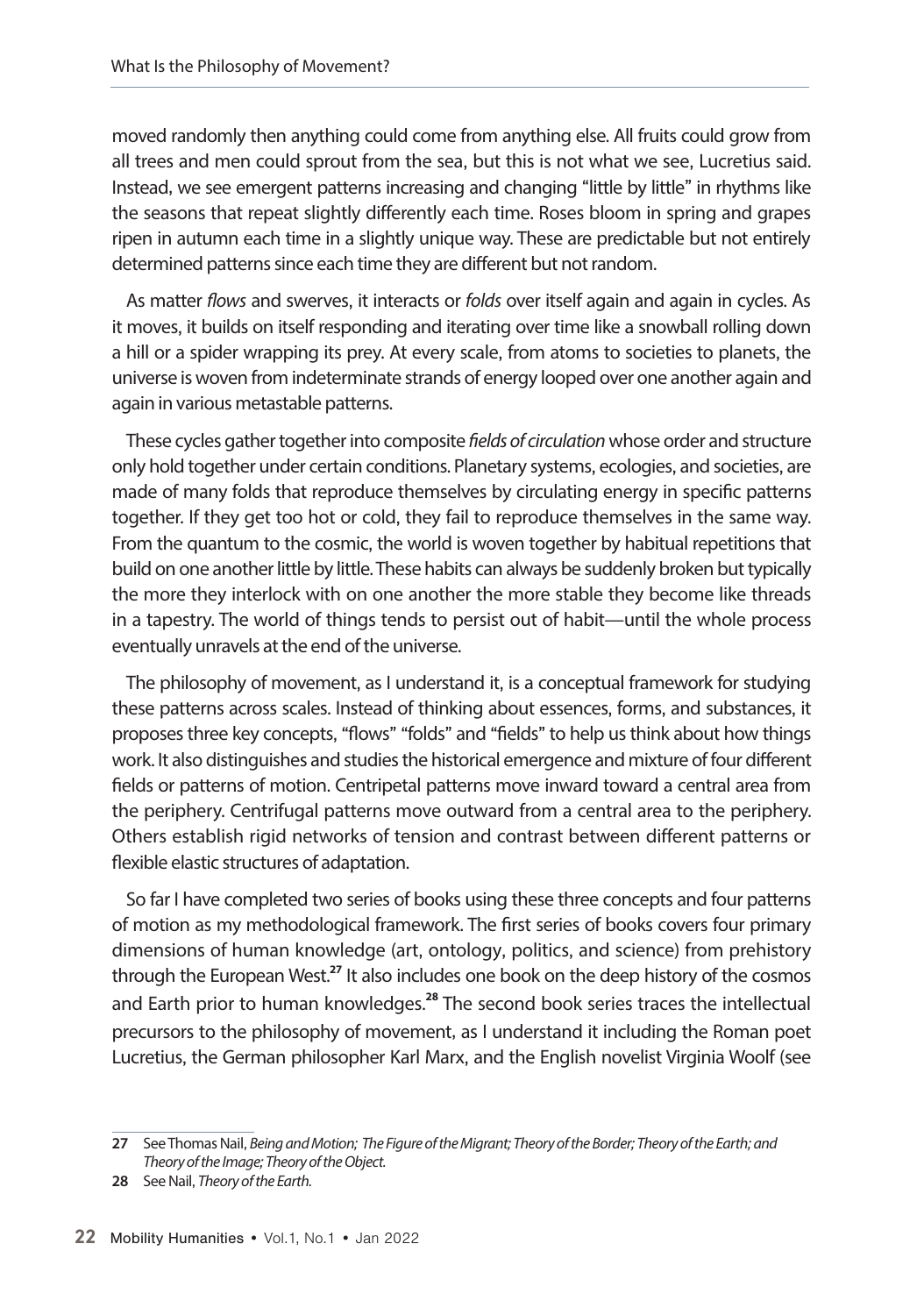#### Table 1). **<sup>29</sup>**

| <b>Series</b>                  | Volume                                    | <b>Kinetics</b> |
|--------------------------------|-------------------------------------------|-----------------|
| I. Theory of Motion            | I. The Figure of the Migrant              | Kinopolitics    |
|                                | II. Theory of the Border                  | Kinopolitics    |
|                                | III. Being and Motion                     | Kinology        |
|                                | IV. Theory of the Image                   | Kinesthetics    |
|                                | V. Theory of the Object                   | Kinometrics     |
|                                | VI. Theory of the Earth                   | Geokinetics     |
| <b>II. Theorists of Motion</b> | Lucretius I: An Ontology of Motion        |                 |
|                                | Lucretius II: An Ethics of Motion         |                 |
|                                | Lucretius III: A History of Motion        |                 |
|                                | Marx in Motion: A New Materialist Marxism |                 |
|                                | Virginia Woolf: Moments of Becoming       |                 |

#### **Table 1** The Philosophy of Movement

### **Conclusion**

In this paper, I aimed to provide a general introduction to the philosophy of movement. I wanted to show what contemporary phenomena motivate this idea and how the philosophy of movement continues and diverges from mobilities studies and process philosophy.

In my view, what is unique about the philosophy of movement is that it is the only philosophy that accepts the priority of motion as its methodological starting point. There are many ways to study motion, but not all of them have a *movement-oriented* perspective. In most cases, they rely on a metaphysics of stasis, time, vitality, or force. Even when people talk about motion today, they are often still talking about stasis. It's a hard habit to kick because it is at the core of the Western tradition and the great chain of being.

By contrast, the philosophy of movement begins with flows of indeterminate matter and tries to map how they fold and cycle into metastable states, like eddies in a river. Flows weave together like strings into the ordered fabric of particles, bodies, societies, and ecosystems. Flows, folds, and fabrics are much more helpful concepts to think about the world than things, people, and places.

The philosophy of movement's general method is to adopt the perspective of motion, which seems to prevail at this moment in world history and use it to look at everything. It's not the last or best philosophy but one way among others to give names to large groups of

**<sup>29</sup>** See Nail, *Lucretius I: An Ontology of Motion; Lucretius II: An Ethics of Motion; Lucretius III: A History of Motion; Marx in Motion: A New Materialism Marxism; Moments of Becoming*, under review.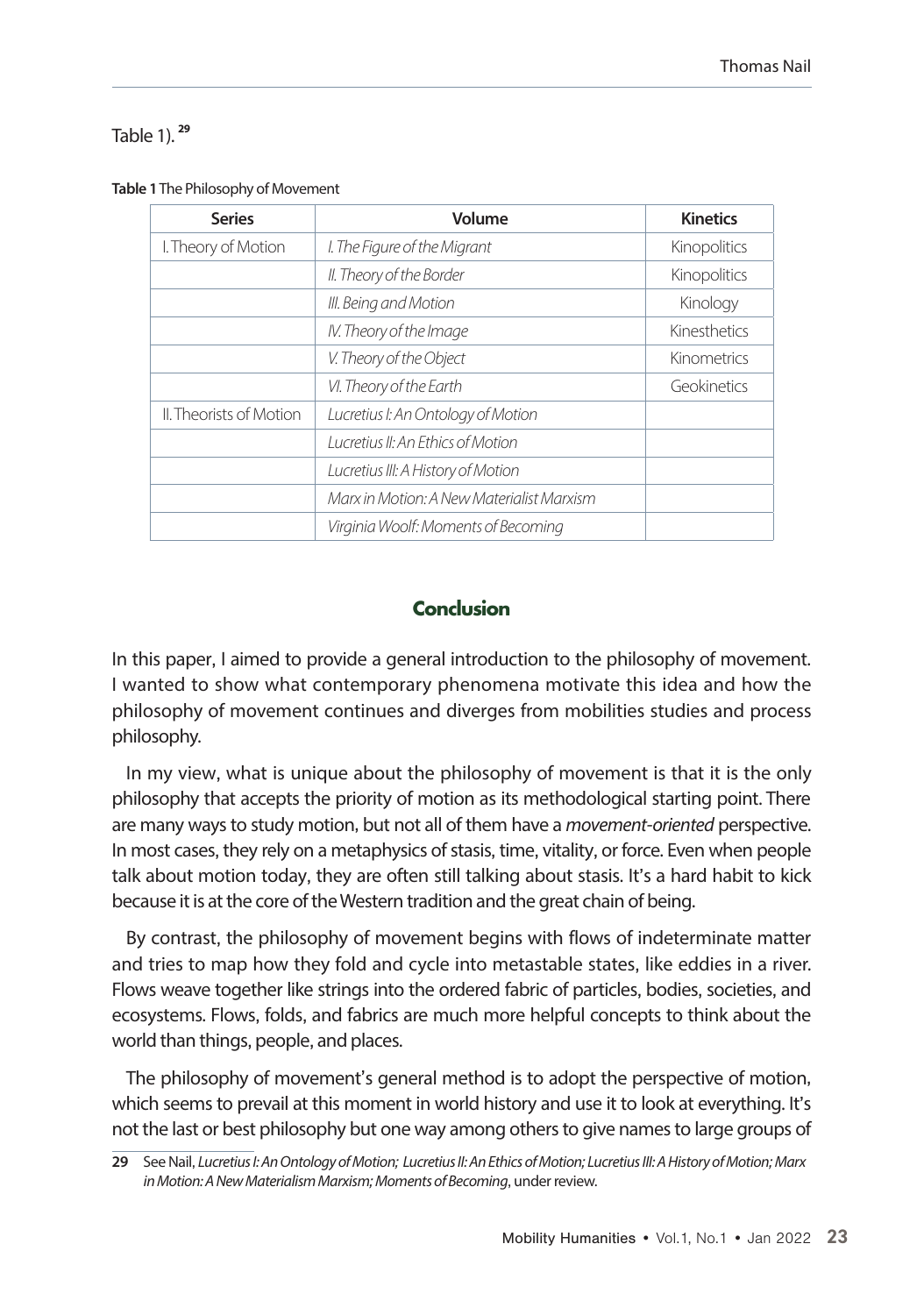phenomena. It is a philosophy for its time, not a metaphysics for all time. The goal is to study the patterns of motion that create and sustain our world of objects, sensations, people, and places at every scale. From the quantum to the cosmic, the philosophy of movement provides a conceptual framework for understanding some of nature's most significant patterns.

### **Works Cited**

| Adey, Peter. "If Mobility is Everything Then it is Nothing: Towards a Relational Politics of (Im)Mobilities,' Mobilities, |
|---------------------------------------------------------------------------------------------------------------------------|
| vol. 1, 2006, pp. 75-94.                                                                                                  |
| Augé, Marc. Non-places: Introduction to an Anthropology of Supermodernity. Verso, 1995.                                   |
| Bauman, Zygmunt. Globalization: The Human Consequences. Columbia UP, 1998.                                                |
| Bergson, Henri. Creative Evolution. Translated by Arthur Mitchell, Modern Library, 1944.                                  |
| ____. The Creative Mind: An Introduction to Metaphysics. Dover Books, 2013.                                               |
| ____. Matter and Memory. Translated by Nancy M. Paul and William S. Palmer, Zone Books, 1988.                             |
| Bissell, David. "Narrating Mobile Methodologies: Active and Passive Empiricisms." Mobile Methodologies, edited            |
| by Ben Fincham, Mark McGuinness and Lesley Murray, Palgrave Macmillan, 2010, pp. 53-68.                                   |
| Bolognini, Maurizio. Collective Intelligence. 2000. https://www.bolognini.org/foto/cims.htm                               |
| Programmed Machine. 1988. https://www.bolognini.org/intro.htm                                                             |
| Carroll, Sean. The Big Picture: On the Origins of Life, Meaning, and the Universe Itself. Penguin Random House, 2016.     |
| Castells, Manuel. The Rise of the Network Society. 2nd ed., Blackwell, 2009.                                              |
| Causeret, Maxime. Order from Chaos. 2016. https://vimeo.com/196269431                                                     |
| Cresswell, Tim. On the Move: Mobility in the Modern Western World. Routledge, 2006.                                       |
| Deleuze, Gilles. Difference and Repetition. Translated by Paul Patton, Columbia UP, 1994.                                 |
| The Logic of Sense. Translated by Mark Lester and Charles Stivale, Columbia UP, 1990.                                     |
| ___. Nietzsche and Philosophy. Translated by Hugh Tomlinson, Columbia UP, 1983.                                           |
| Deleuze, Gilles, and Félix Guattari, A Thousand Plateaus: Capitalism and Schizophrenia. Translated by Brian               |
| Massumi, U of Minnesota P, 2014.                                                                                          |
| Draves, Scott. Electric Sheep. 1999. https://electricsheep.org                                                            |
| Endres, Marcel, et al. The Mobilities Paradigm: Discourses and Ideologies. Routledge, 2016.                               |
| Eslick, Leonard J. "Substance, Change, and Causality in Whitehead." Philosophy and Phenomenological Research,             |
| vol. 18, no. 4, 1958, pp. 503-513.                                                                                        |
| Frello, Birgitta. "Towards a Discursive Analytics of Movement: On the Making and Unmaking of Movement as an               |
| Object of Knowledge." Mobilities, vol. 3, no. 1, 2008, pp. 25-50.                                                         |
| Graham, Stephen, and Simon Marvin. Telecommunications and the City: Electronic Spaces, Urban Spaces.                      |
| Routledge, 2001.                                                                                                          |
| Kaplan, Caren. Questions of Travel: Postmodern Discourses of Displacement. Duke UP, 2009.                                 |
| Merriman, Peter. Mobility, Space, and Culture. Routledge, 2013.                                                           |
| Nail, Thomas. Being and Motion. Oxford UP, 2018.                                                                          |
| . The Figure of the Migrant. Stanford UP, 2015.                                                                           |
| . Lucretius I: An Ontology of Motion. Edinburgh UP, 2018.                                                                 |
| . Lucretius II: An Ethics of Motion. Edinburgh UP, 2020.                                                                  |
| ____. Marx in Motion: A New Materialism Marxism. Oxford UP, 2020.                                                         |
| Theory of the Border. Oxford UP, 2016.                                                                                    |
| Theory of the Earth. Oxford UP, 2021.                                                                                     |
| ____. Theory of the Image. Oxford UP, 2019.                                                                               |
| Prigogine, Ilya, and Isabelle Stengers. Order Out of Chaos: Man's New Dialogue with Nature. Fontana, 1988.                |
| Robinson, Keith, editor. Deleuze, Whitehead, Bergson: Rhizomatic Connections. Palgrave Macmillan, 2009.                   |

Rovelli, Carlo. *Reality Is Not What It Seems: The Journey to Quantum Gravity*. Translated by Erica Segre, Riverhead